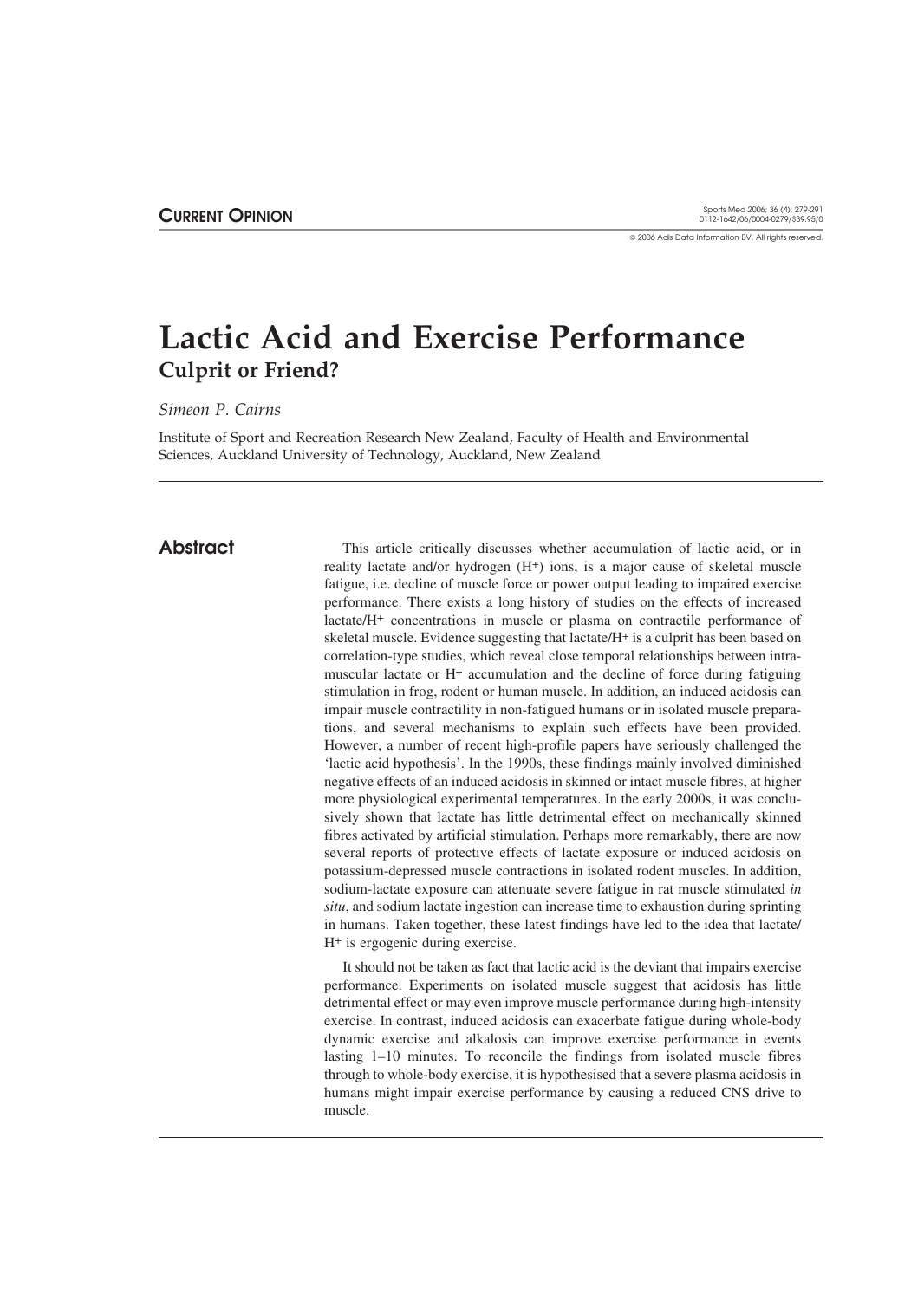there is eventually a decline of muscle force or intense exercise. power output leading to impairment of whole-body Despite these historical findings, an increasing exercise performance, that is, fatigue develops. The body of evidence has appeared since the early 1990s aetiology of fatigue is controversial, although it has suggesting that accumulated lactate and acidosis been associated with diminished motor drive from have little detrimental effect on muscle performbeen associated with diminished motor drive from have little detrimental effect on muscle perform-<br>the CNS and/or changes of metabolites electrolytes ance. In the early 2000s, some elegant experiments the CNS and/or changes of metabolites, electrolytes ance. In the early 2000s, some elegant experiments or ultrastructural damage within muscle  $[1-7]$ . The have been interpreted to mean that lactic acid is or ultrastructural damage within muscle.<sup>[1-7]</sup> The have been interpreted to mean that lactic acid is relative contribution of these factors seems to de actually ergogenic. Clearly, the validity of the lactic relative contribution of these factors seems to de-<br>negative contribution of the exercise or the fatigue acid hypothesis has been questioned. The aim of this pend on the nature of the exercise or the fatigue<br>model employed.<sup>[5,6,8]</sup> During high-intensity exercise is to provide an update on the role of lactic<br>cise, the intramuscular accumulation of lactic acid<br>has long been cons ed under anaerobic conditions. The concept that this metabolite is a major player in fatigue was then **1. The 'Lactic Acid Hypothesis for** evolved through their student, AV Hill, with studies **Muscle Fatigue'** on isolated frog muscle and with plasma lactate measurements in exercising humans.<sup>[14-16]</sup> It should be noted that virtually no lactic acid exists in the 1.1 Lactate and H+ Production body in this neutral form; instead it is represented by During muscle contraction, the energy molecule two ionic species: lactate ions and hydrogen (H+) adenosine triphosphate (ATP) is used by myosin ions.<sup>[10,12,17-19]</sup> Therefore, when evaluating the 'lactic adenosine triphosphatase (ATPase) to allow crossacid hypothesis for muscle fatigue' (see section 1) it bridge cycling between actin and myosin filaments, must be acknowledged that this is a construct and resulting in force production. However, ATP conthat a possible role for both lactate and H+ ions centrations are normally low so that with repeated

linked, with the idea being indoctrinated into us.<sup>[24]</sup> must be used to produce the necessary ATP to meet Moreover, a view made popular by Arthur Lydiard the demand of the cross-bridge cycle (increased (the late great distance running coach from New myosin ATPase activity) and muscle ion numns Zealand) is that lactate and the associated acidosis (increased  $Ca<sup>2+</sup>-ATPase$  and Na+-K+-ATPase activduring anaerobic exercise can be extremely detri-<br>ities). With lower intensity exercise, pyruvate is mental for both exercise performance and health.<sup>[25]</sup> destined for oxidation by aerobic metabolic process-For these reasons, the viewpoint common to many es in the mitochondria. Unfortunately, the mitosport scientists and coaches worldwide is that lactic chondria are unable to oxidise all of the pyruvate

With repeated contraction of skeletal muscle acid is the major villain limiting performance during

needs to be addressed separately.<br>
With the advent of the numerle binger technique and muscle are used to resynthesise and maintain ATP With the advent of the muscle biopsy technique<br>and then nuclear magnetic resonance spectroscopy<br>in the 1960s and 1970s, detailed studies appeared on<br>the build up of lactate and H<sup>+</sup> (i.e. acidosis) in<br>working muscle<sup>[12,20</sup> myosin ATPase activity) and muscle ion pumps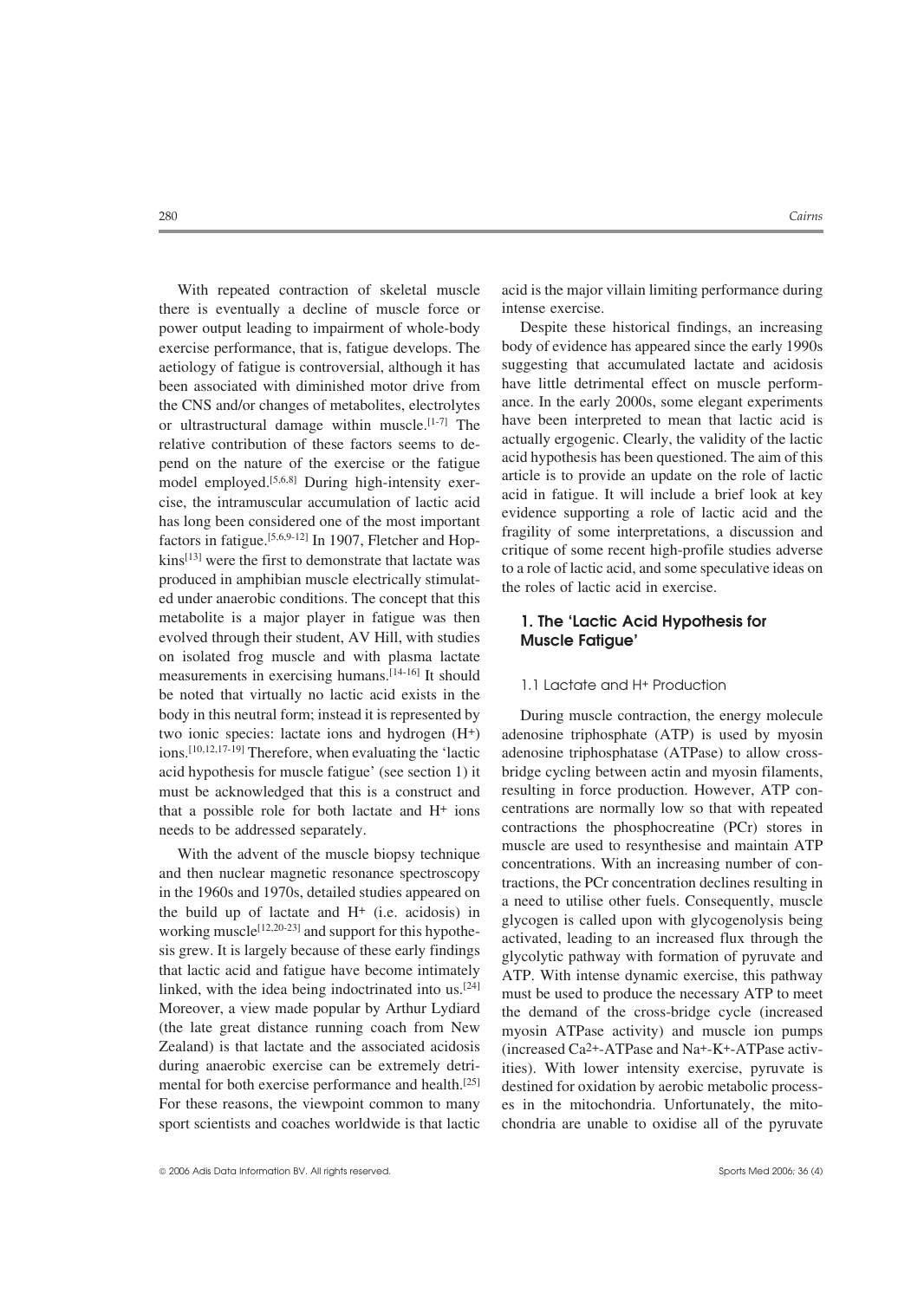increases in pyruvate leads to its conversion to lac-<br>variety of stimulation protocols,<sup>[20]</sup> and then in tate in the myoplasm.<sup>[10]</sup> It is generally thought that mammals using isolated skeletal muscles from this accumulation of lactate is directly associated rate<sup>[33]</sup> or in human quadricens muscle activated by this accumulation of lactate is directly associated rats<sup>[33]</sup> or in human quadriceps muscle activated by with the production of  $H^+$  and leads to a fall in algorized stimulation  $\frac{[26.34]}{[26.34]}$  Moreover temporal ra with the production of  $H^+$  and leads to a fall in<br>intramuscular pH (pH<sub>m</sub>) or acidosis.<sup>[23,26]</sup> However,<br>a recent thought-provoking review<sup>[17]</sup> and follow-up<br>publication<sup>[18]</sup> discuss  $H^+$  formation and conclude<br>publ that it is not due to a lactic acidosis, i.e.  $H^+$  is not formed during lactate production from pyruvate. Two further correlations used to support the laccal chemistry principles is that production of lactate, and in more fatigue-resistant slow-twitch than fast-<br>as a strong acid anion, leads to  $H^+$  formation from twitch muscle  $[33,35,36]$  Although these correlation as a strong acid anion, leads to  $H^+$  formation from twitch muscle.<sup>[33,35,36]</sup> Although these correlation water.<sup>[19]</sup> Inside the muscle fibre, the  $H^+$  are mostly atudies are approaching than do not many anno and

dosis in working muscle causes inhibition of con-<br>tractile processes, either directly or via metabolism,<br>resulting in diminished exercise performance'. Un-<br>deniably, it is an attractive and conceptually simple<br>idea to have biochemical reactions, and studies on cardiac mus- muscle ischaemic with a cuff,<sup>[26,34]</sup> or by using iso-

tigue candidate. In 1976, Fitts and Holloszy<sup>[32]</sup> were Therefore, the only real conclusion to be gleaned the first to strengthen this claim by revealing a tight from these particular correlation studies is that lacthe first to strengthen this claim by revealing a tight linear relationship between lactate accumulation and tate or  $H<sup>+</sup>$  ions are potential candidates to cause loss of twitch force as fatigue progressed in frog fatigue.

produced during intense exercise, such that modest muscle. This observation was soon repeated using a ies.[20,26,33,34]

Instead, they propose that H+ formation occurs dur- tic acid hypothesis are that the accumulation of ing glycolytic reactions that involve ATP hydroly- intramuscular lactate or H+, and the decline of force sis.<sup>[17,18]</sup> An alternative explanation based on physi- both occurred more slowly after physical training<sup>[33]</sup> water.<sup>[15]</sup> Inside the muscle fibre, the H<sup>+</sup> are mostly<br>buffered but some lactate along with H<sup>+</sup> are thought<br>to be extruded via lactate-proton transporter proteins<br>in the cell membrane.<sup>[27]</sup> and decrease of ATP,<sup>[32]</sup> increase of inorganic This leads to the lactic acid hypothesis for muscle<br>fatigue which is 'accumulation of lactate or an aci-<br>dosis in working muscle causes inhibition of con-<br> $(ADP)^{[20]}$  and PCr depletion.<sup>[20,33]</sup> If the correlation<br>dosis i and product inhibition of enzymes as occurs in many  $N_2$  rather than  $O_2$ ,  $[20,32]$  using cyanide,  $[20]$  making the cle have suggested that lactate/ $H^+$  can cause im-<br>lated whole muscles where diffusion restrictions are paired contractility and arrhythmias during myocar-<br>dition is most likely to have a considerable bearing<br>dition is most likely to have a considerable bearing dition is most likely to have a considerable bearing on the mechanisms of fatigue.[8]

1.2 Observations from et al.<sup>[35]</sup> compared fatigue during repeated Correlation-Type Studies tetanic stimulation of cat soleus muscles with and without perfusion. The authors observed a 60% Many early studies found that lactate had in-<br>creased in fatigued frog muscle at the endpoint, or in<br>blood following exhaustive exercise in<br>humans, <sup>[5,7,13-16]</sup> which makes lactate a potential fa-<br>during many forms of dy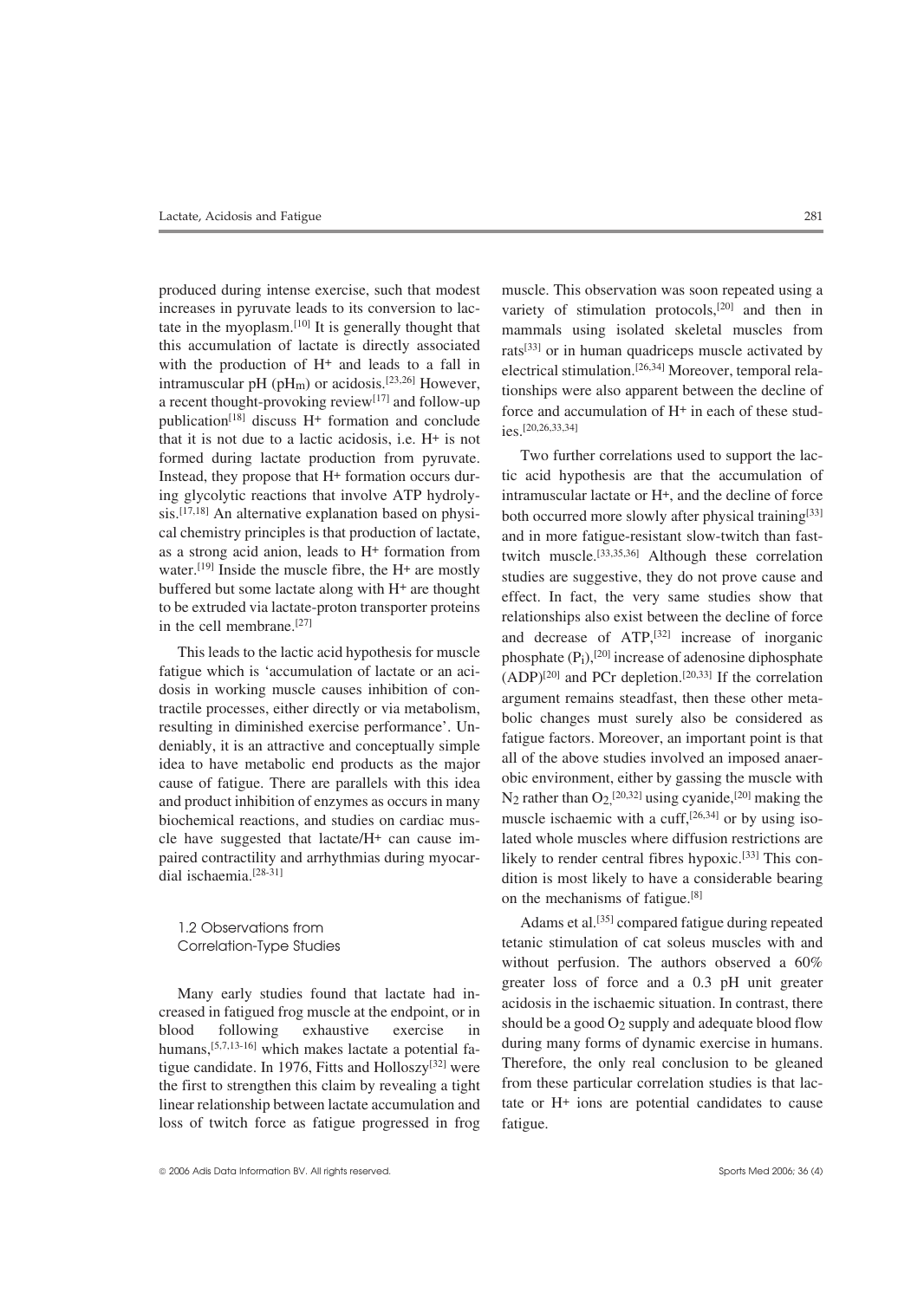| Exercise event                           | Typical $pH_m$ value (range) <sup>a</sup> | References     |  |
|------------------------------------------|-------------------------------------------|----------------|--|
| Rest                                     | $7.0(6.9 - 7.2)$                          | 12,21-23,43-52 |  |
| Dynamic exercise - continuous            |                                           |                |  |
| 10 sec sprint                            | 6.94                                      | 45             |  |
| 20 sec sprint                            | 6.82                                      | 45             |  |
| 30-60 sec sprint                         | $6.7(6.6-6.9)$                            | 46,49,52       |  |
| $1.5-11$ min (maximal)                   | $6.5(6.3 - 6.9)$                          | 21-23,46,47    |  |
| >60 min (submaximal) <sup>b</sup>        | $7.0(6.95 - 7.05)$                        | 43.44          |  |
| Dynamic exercise - intermittent          |                                           |                |  |
| 20 min (all-out for 30-40 sec, repeated) | 6.46                                      | 21             |  |
| Static exercise                          |                                           |                |  |
| >45 sec (60-100% MVC)                    | $6.5(6.4 - 6.9)$                          | 12.49-51       |  |

**Table I.** Intramuscular pH (pHm) values obtained at rest and after different exercise events

 $pH_m = -\log_{10}[H^+]_m$  (assayed in homogenates of biopsy samples from quadriceps or gastocnemius muscles after cycling or running in humans). Range is given for mean values.

b Exercise intensities are typically 60–90% of peak oxygen consumption.

**MVC** = maximal voluntary isometric contraction.

### **2. Could Lactate Ions or Acidosis Be** 2.2 Intramuscular Acidosis **the Culprit?**

concentration can increase by up to 40 mmol/L in working muscles when the interest is dynamic exermuscle fibres and 25 mmol/L in plasma.<sup>[5,7,23,26]</sup> cise. In 1972, Hermansen and Osnes<sup>[21]</sup> were the Increases of extracellular lactate do not seem to first to demonstrate using biopsy analysis that a directly influence force production.<sup>[37,38]</sup> hence more large acidosis occurred in quadriceps muscle during interest has centred on effects of intramuscular lac- maximal cycling or running. Data from similar studtate on myofilament function or excitation-contrac- ies on other types of exercise events are shown in tion coupling. When experiments are performed on table I. During prolonged submaximal exercise, the skinned muscle fibres (where the cell membrane has  $pH_m$  is only slightly affected<sup>[43,44]</sup> and with short-<br>been removed) the myofilament proteins can be duration maximal exercise (<30 seconds) small to been removed) the myofilament proteins can be exposed to a milieu resembling that which occurs moderate  $pH_m$  changes occur.<sup>[45,46]</sup> Thus, H<sup>+</sup> is unduring fatigue, e.g. one with raised lactate. These likely to be a major player in these types of events. types of experiments have shown that lactate does The largest acidosis occurs with maximal continunot appreciably influence maximal cross-bridge ous or intermittent exercise of 1–10 minutes durafunction.<sup>[39-41]</sup> Other studies indicate that lactate can tion; the pH<sub>m</sub> can fall by 0.5 pH units to ~6.5, impair calcium (Ca2+) release from isolated although a large spread in these values ocsarcoplasmic reticulum<sup>[42]</sup> and when using artificial curs.<sup>[12,21-23,46,47]</sup> This variation possibly arises bemethods to trigger Ca<sup>2+</sup> release in skinned fibres.<sup>[40]</sup> cause of different proportions of fast- and slow-However, under more physiological conditions, ap-<br>twitch fibres recruited amongst subjects<sup>[48,49]</sup> and plication of 20–30 mmol/L lactate only slightly given that a greater acidosis occurs in fast-twitch  $\langle$ <10%) impairs Ca<sup>2+</sup> release and force.<sup>[40,41]</sup> Such fibres.<sup>[33,35,36]</sup> When static contractions are studied, effects have not been regarded to be of any major the nuclear magnetic resonance technique can be importance in fatigue. used to measure pH<sub>m</sub> non-invasively; the pH<sub>m</sub> can

A prerequisite to support the idea that myoplasmic acidosis is responsible for fatigue is that intra-<br>2.1 Intramuscular Lactate Accumulation muscular H+ concentration must increase (or pH<sub>m</sub> decrease) during exercise (table I). This requires During intense exercise in humans, the lactate invasive sampling with biopsies taken from the large large acidosis occurred in quadriceps muscle during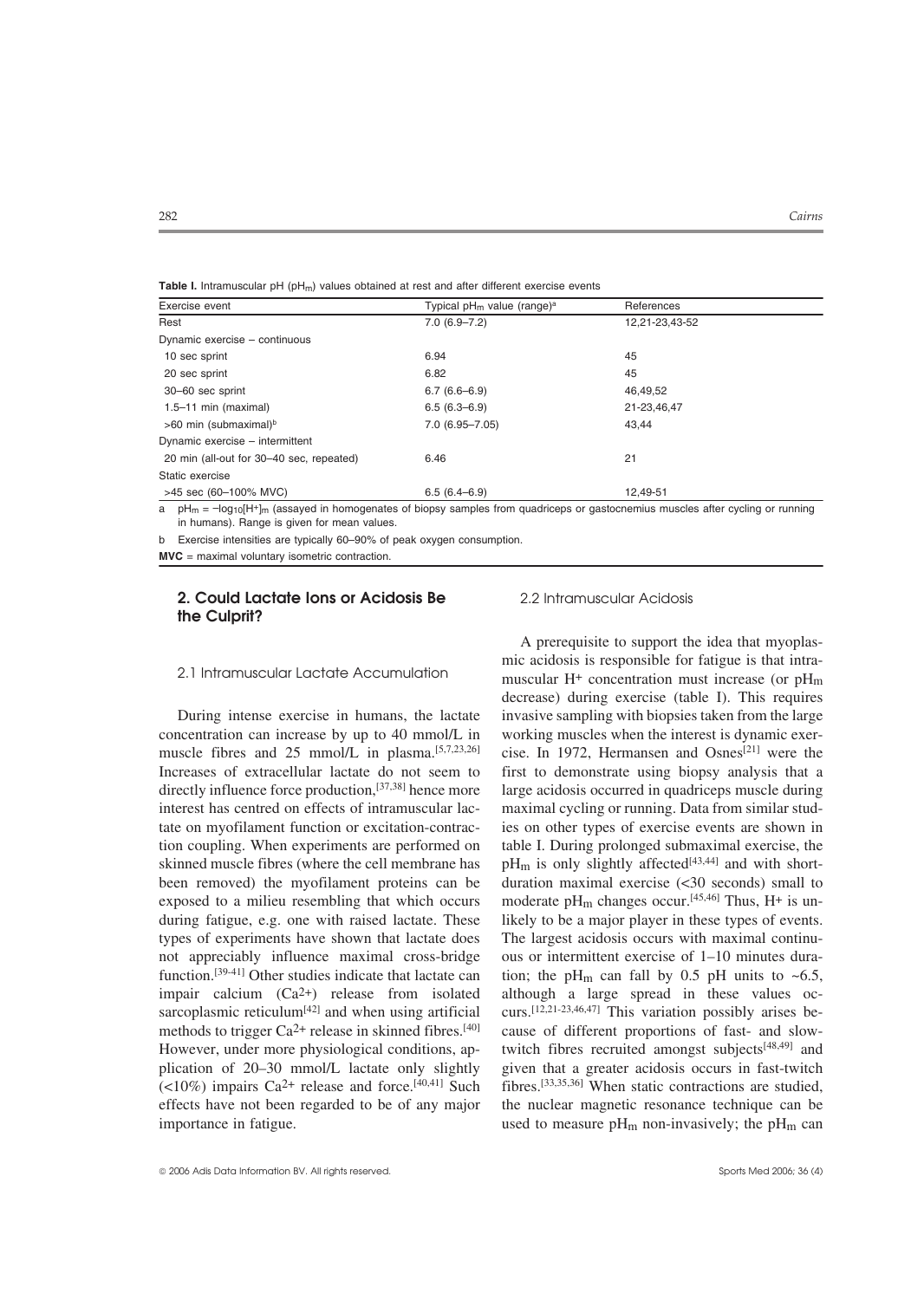fall to ~6.5 depending on the contraction dura- **3. Detrimental Effects of Acidosis on** tion.[12,49-51] The largest acidosis in human muscle **Muscle Performance** fibres that appears to be realistic is around  $pH_m$ 6.2.[5,22,48]

the single fibre level during fatigue using pH-selective glass microelectrodes or fluorescence indicators Several groups have measured  $pH_m$  and force<br>in frog<sup>[37,53,54]</sup> or mouse muscle fibres.<sup>[27,38,55,56]</sup> A throughout the course of fatiguing activity in human key observation is that acidosis is more pronounced or animal muscles.<sup>[1,20,26,33-36]</sup> Figure 1 shows the in amphibian than mammalian fibres even when relationship between the  $\rm{pH}_{m}$  and reduction of force using an identical stimulation regime.<sup>[38,54-56]</sup> This due to fatigue processes, constructed using data would suggest that ideas formulated when using from two of these studies in human subjects.  $[1,26,34]$ amphibian muscle most likely involved an excessive In both cases, the  $pH_m$  could fall by 0.3–0.4 pH units acidosis.<sup>[5,13,32,37,53,54]</sup> Also, some fatigue protocols to ~6.7 with only a moderate loss of force, and when involve virtually no change of  $pH_m$  in mammalian the acidosis was more severe there was a marked fibres and hence a role for acidosis can be eliminat- reduction of force. These relationships may indicate ed.[38,56] Moreover, several studies may have an arti- that some form of safety margin exists beyond ficially greater acidosis than during normal exercise which force decreases sharply with further declines hecause of the imposed experimental conditions In of  $pH_m$ . In line with this safety margin idea, a because of the imposed experimental conditions. In of  $pH_m$ . In line with this safety margin idea, a<br>authentic dynamic exercise, the pH<sub>m</sub> seldom falls to cycling study demonstrated that an acidosis to  $pH_m$ authentic dynamic exercise, the pH<sub>m</sub> seldom falls to cycling study demonstrated that an acidosis to pH<sub>m</sub>  $\epsilon$  6.7 because either the duration is too brief or the 6.9 was without effect on peak power, and at pH<sub>m</sub>  $<$  6.7 because either the duration is too brief or the intensity is too low. It is only during maximal exercise for about 1–10 minutes that a severe acidosis can occur (table I).

### 2.3 Plasma Acidosis

The acid-base balance of plasma can also be disturbed with moderate- to high-intensity exercise; plasma pH can fall from  $\sim$ 7.4 to 6.9–7.0 with maximal exercise.[21,22,57] Changes of interstitial pH can be greater than for plasma  $pH<sub>1</sub><sup>[58]</sup>$  although an acidosis of 0.1–0.2 pH units is much more common.[44-46,52,57,58] Notably, the largest extracellular acidosis usually occurs minutes after exercise cessation[21,52,58] when force is usually recovering. Researchers have tested the effect of induced extracellular acidosis on fresh muscle and have generally shown that peak tetanic force does not decline.[37,38,53,59] Hence, an extracellular acidosis is thought not to cause fatigue. Since the focus of many studies is on an intramuscular acidosis, some of these studies and the solidness of their conclusions will now be discussed.

3.1 Relationship Between Intramuscular pH Measurements of  $pH_m$  have also been made at and Force Production in Fatigued Muscle

throughout the course of fatiguing activity in human



**Fig. 1.** Relationship between peak tetanic force and intramuscular pH (pH<sub>m</sub>) during fatigue in human muscles. Data points are mean values ± standard deviations. (**a**) Fatigue was evoked by repeated tetanic stimulation (20Hz for 1.6 sec, with 1.6-sec rest periods, for 100 contractions) in quadriceps muscle ( $n = 7$ ),  $pH_m$  determined from biopsy samples.[26,34] (**b**) Fatigue was evoked by three repeated maximal voluntary contractions (15 sec each) of the first dorsal interosseous muscle. Peak tetanic force was evoked at 100Hz for 0.5 sec,  $pH_m$  was measured using nuclear magnetic resonance spectroscopy  $(n = 4)$ .<sup>[1]</sup> In both (**a**) and (**b**) the blood supply to the muscle was occluded with a cuff.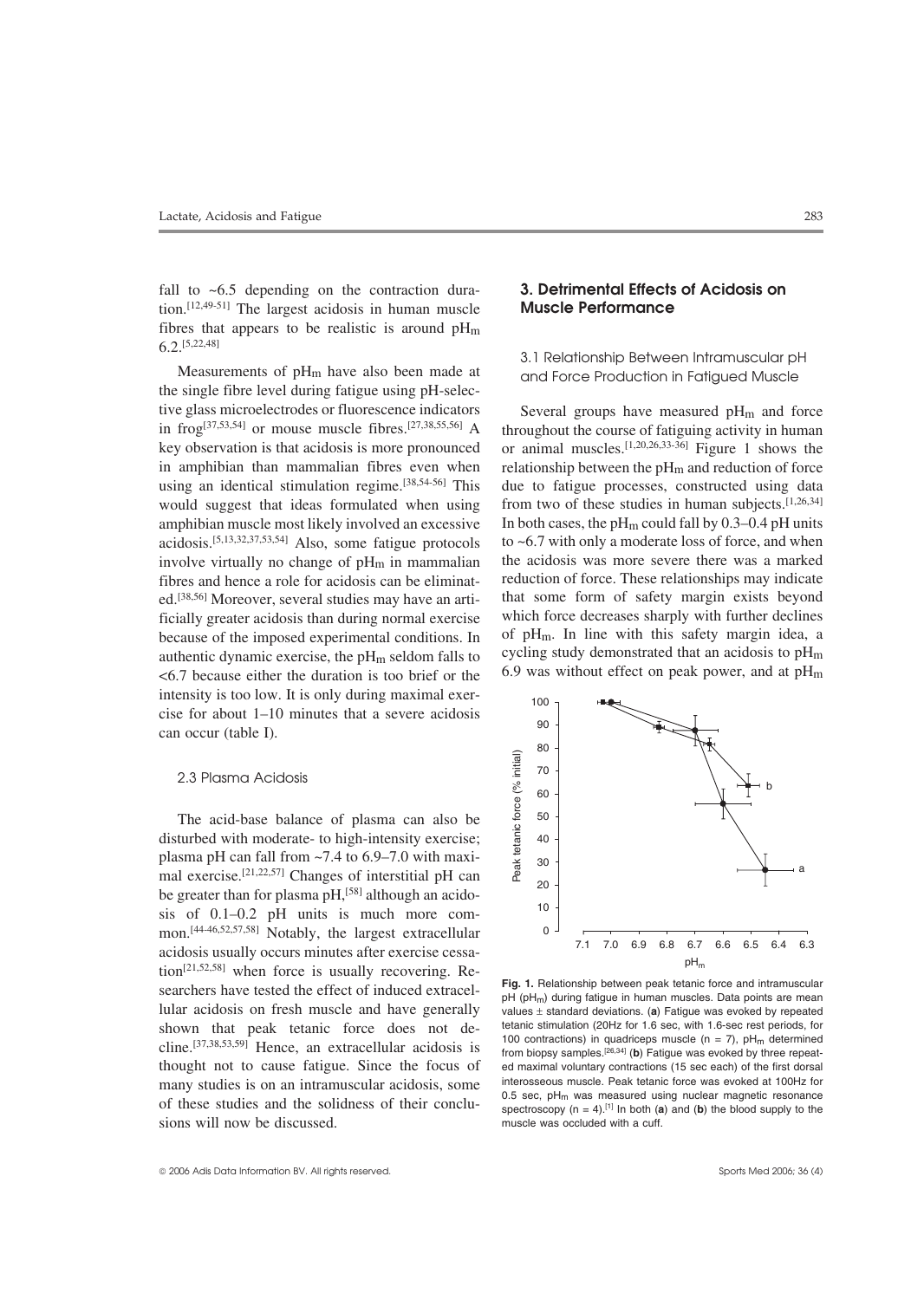crease).[45] When a severe acidosis occurred, there modification of these experiments is that a smaller was a greater force loss in the quadriceps than first extracellular acidosis (induced with ammonium dorsal interosseous muscle (figure 1). This may be chloride or CO2) can exacerbate the force loss that due to the quadriceps muscle having a greater pro- occurs with repeated tetanic stimulation of perfused portion of fast-twitch fibres than the first dorsal hindlimb muscles in animals<sup>[59]</sup> and quadriceps musinterosseous muscle, since fast-twitch fibres are cle in humans.<sup>[63]</sup> or can shorten the time to exhausmore susceptible to force depression with acido-<br>tion during maximal exercise.<sup>[64,65]</sup> However, an im $s$ is.<sup>[29,33,35,36,39]</sup> Also, the relationship would be ex- posed acidosis does not cause significant fatigue in pected to be shifted upwards if factors other than H+ short-duration (30-second) all-out exercise.[66] contribute to the decline of force with fatigue in these studies, i.e. more force is generated at each 3.3 Mechanism(s) of Contractile Impairment pHm. Moreover, force can be partially restored fol- with Acidosis lowing exercise cessation when pH<sub>m</sub> remains aci $dotic;$ <sup>[1,36,50]</sup> an observation used to question the There also needs to be cellular mechanism(s) by lactic acid hypothesis. However, it is plausible that which intramuscular acidosis can diminish muscle H+ may depress force by interacting with other force or power output. A large number of cellular factors that change in muscle cells (e.g. electrolytes) processes may contribute to such effects (table II). but that these factors recover more quickly than  $pH_m$  These processes have usually been investigated with after exercise, so that interactive effects are lost. only H+ concentration being altered in isolated mus-Nevertheless, fatigue can be associated with an in- cle preparations, e.g. skinned muscle fibres, tracellular acidosis (figure 1), even though the rela- sarcoplasmic reticulum vesicles, isolated ion chantionship between pH<sub>m</sub> and force does not appear to nels or enzymes. However, in more intact systems, be simple and may require interactive effects with the negative effects are not always seen. For examother fatigue factors. ple, acidosis can reduce charge movement<sup>[67]</sup> or

should reduce force by a similar extent to that of various enzyme activators may counteract this effatigue. Such experiments can readily be undertaken fect.<sup>[12,26,70]</sup> The most popular proposed site of imwith isolated muscle preparations. Indeed, increas-<br>
pairment is the myofilament proteins, whereby reing the CO<sub>2</sub> content in the bathing solution causes ductions of maximum cross-bridge activi-<br>pH<sub>m</sub> to fall<sup>[12,38,53,56]</sup> and reduces force in intact ty<sup>[29,39,53,60-62,71-73]</sup> Ca<sup>2+</sup> activation of cle.<sup>[12,38,53]</sup> Also, an induced acidosis can reduce could allow  $H<sup>+</sup>$  to be the culprit (table II). Still, there to be small in skinned fibres (<10% reduction) when studies involve working with extremely acidic con-

6.8 there were only small effects  $\langle 50\%$  de- account for all the force loss during fatigue.<sup>[53]</sup> A

the negative effects are not always seen. For examdirectly impair  $Ca^{2+}$  release from isolated sarcoplas-3.2 Effect of Induced Acidosis on Force  $\qquad \qquad$  mic reticulum<sup>[42]</sup> or isolated Ca<sup>2+</sup> release chan-Production in Fresh Muscle **but acidosis has no depressive effect** on Ca2+ release with normal voltage-activation in Another test of the lactic acid hypothesis is to mechanically skinned<sup>[62]</sup> or intact single fibres.<sup>[9]</sup> impose an acidosis on fresh muscle of similar mag- Also, increased H+ concentration can inhibit the nitude to that seen during fatiguing activity. If the activity of phosphofructokinase when the enzyme is hypothesis is to remain valid then this intervention isolated,<sup>[69]</sup> but not in whole-body exercise when  $pH_m$  to fall<sup>[12,38,53,56]</sup> and reduces force in intact ty,<sup>[29,39,53,60-62,71-73]</sup> Ca<sup>2+</sup> activation of amphibian<sup>[53]</sup> and mammalian skeletal mus- troponin<sup>[5,9,29,56]</sup> and myosin ATPase activity<sup>[5,9,72,74]</sup> troponin<sup>[5,9,29,56]</sup> and myosin ATPase activity<sup>[5,9,72,74]</sup> maximum force and shortening velocity in skinned should be some caution about the interpretation of muscle fibres.<sup>[29,39,60,61]</sup> Notably, this effect appears these studies for two reasons. First, many of these using more physiological activation methods.<sup>[62]</sup> It ditions (pH<sub>m</sub> <6.5), which occurs in few exercise has also been argued from these types of experi-<br>situations (table I) and second, interactive effects ments that a large acidosis *per se* is insufficient to with other fatigue factors have seldom been studied,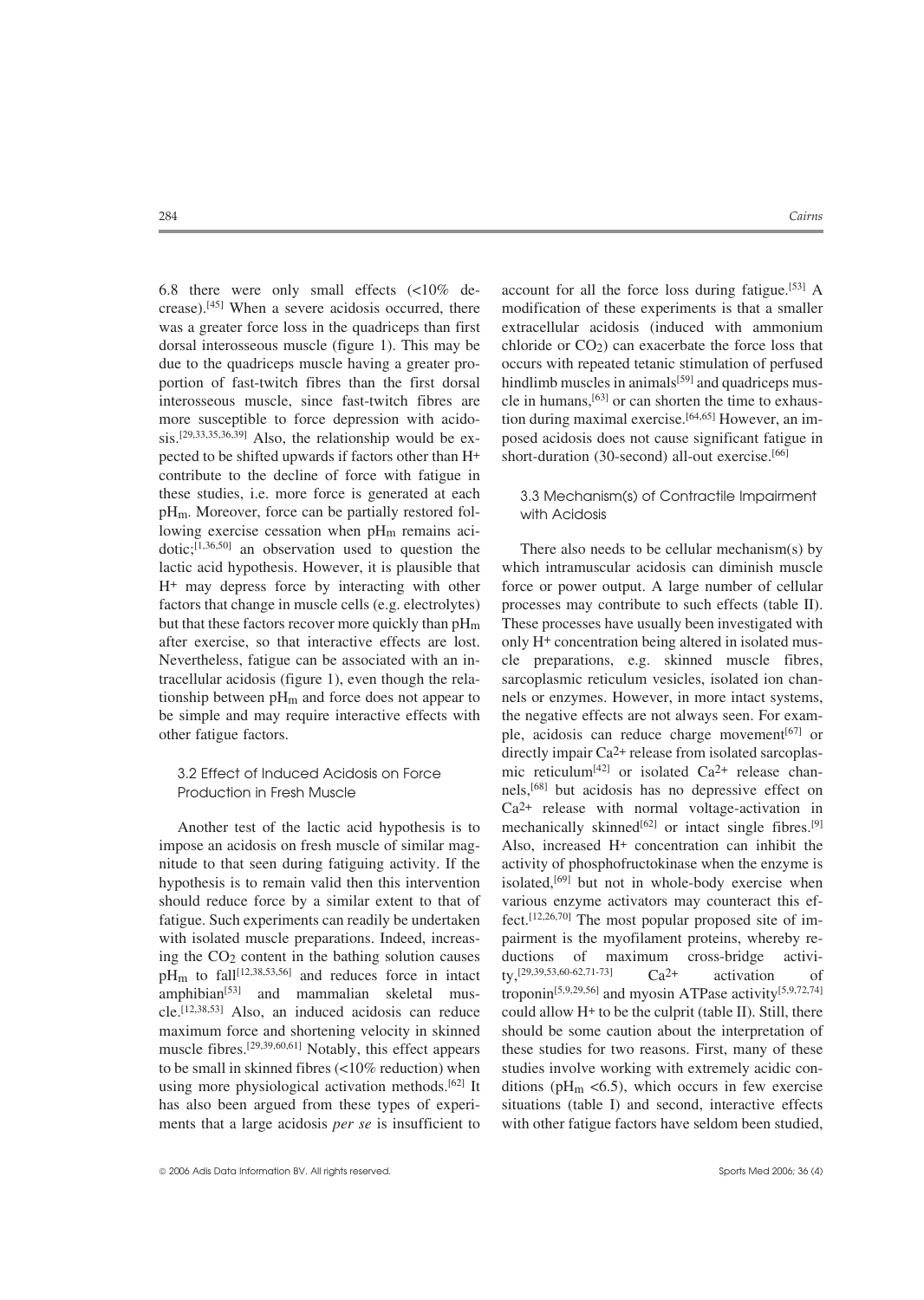**Table II.** Proposed mechanisms for impaired muscle performance with intramuscular acidosis

| Mechanism                                                                                                                                 | References               |
|-------------------------------------------------------------------------------------------------------------------------------------------|--------------------------|
| <b>Contractile processes</b>                                                                                                              |                          |
| Myofilament function                                                                                                                      |                          |
| $\downarrow$ maximum force <sup>a</sup> ( $\downarrow$ maximum cross-bridge cycling)                                                      | 29, 39, 53, 60-62, 71-73 |
| $\downarrow$ Ca <sup>2+</sup> sensitivity ( $\downarrow$ Ca <sup>2+</sup> binding to troponin)                                            | 5,9,29,56                |
| $\downarrow$ maximum velocity of shortening ( $\downarrow$ myosin ATPase activity)                                                        | 5,9,72,74                |
| Excitation-contraction coupling                                                                                                           |                          |
| $\downarrow$ Ca <sup>2+</sup> release by SR ( $\downarrow$ Ca <sup>2+</sup> release channel activity, $\downarrow$ charge movement)       | 42,67,68                 |
| $\downarrow$ Ca <sup>2+</sup> uptake by SR ( $\downarrow$ calcium ATPase activity)                                                        | 5,9                      |
| <b>Metabolic processes</b>                                                                                                                |                          |
| $\downarrow$ free energy from ATP hydrolysis                                                                                              | 20                       |
| $\downarrow$ rate of glycolysis/glycogenolysis ( $\downarrow$ PFK, $\downarrow$ GP activities)                                            | 5,51,69                  |
| $\downarrow$ rate of cAMP production                                                                                                      | 51                       |
| Other cellular processes                                                                                                                  |                          |
| ↑ К <sub>АТР</sub> channel conductance                                                                                                    | 75                       |
| a Maximum force is that evoked when using a very high Ca <sub>2</sub> + concentration so that troponin is saturated with Ca <sub>2+</sub> |                          |

a Maximum force is that evoked when using a very high Ca2+ concentration so that troponin is saturated with Ca2+.

**ATP** = adenosine triphosphate; **ATPase** = adenosine triphosphatase; **cAMP** = cyclic adenosine monophosphate; **GP** = glycogen phosphorylase; **K**ATP = ATP-dependent K+ channel; **PFK** = phosphofructokinase; **SR** = sarcoplasmic reticulum; ↓ indicates decrease; ↑ indicates increase.

as only H+ is changed and other factors are held **4. Acidosis is Really not that Bad** constant. Indeed, Nosek et al.<sup>[61]</sup> showed that H+ and  $P_i$  could interact to reduce force with the implication<br>being that the diprotonated  $P_i$  species was function-<br>ing as the detrimental metabolite.<br>wolved less harmful effects of acidosis on muscle

the view that  $H^+$  is likely to be a major cause of the preparation was more stable. When methods fatigue when there is an exercise-induced intramus-<br>allowed investigation at  $25-30^{\circ}$ C the relative effects cular acidosis.<sup>[5,9,11,12,71]</sup> The evidence supporting of acidosis on isometric force and shortening velocthis is as follows: (i) intense exercise or electrical ity were abolished or attenuated.<sup>[72,73]</sup> Secondly, the stimulation leads to an intracellular acidosis in fa- relative effects of CO2-induced acidosis on contractigued muscle; (ii) temporal relationships exist be- tile performance of fresh muscle were attenuated at tween myoplasmic lactate or H+ accumulation and  $25-37^{\circ}C$ ,<sup>[35,36,73,74]</sup> whereas similar pH<sub>m</sub> changes decline of force during fatigue; (iii) correlation stud- during fatigue occurred in association with a large ies show that the rate and extent of intramuscular decrement of force.<sup>[35]</sup> Thirdly, a pre-conditioning acidosis is attenuated and fatigue is slowed after  $CO<sub>2</sub>$  exposure at  $28^{\circ}$ C did not seem to accelerate physical training or in slow-twitch compared with fatigue in isolated single fibres from mice even fast-twitch muscle; (iv) an induced acidosis reduces though it resulted in a greater acidosis during famuscle force and shortening velocity in fresh muscle tigue.<sup>[55]</sup> Taken together, these muscle physiology and exacerbates fatigue during subsequent contrac- experiments show that an acidosis does not exert tile activity; and (v) mechanisms exist whereby ele- large negative inotropic effects and cannot, by itself, vated H+ could impair contractile and metabolic cause severe fatigue. Consequently, they have been processes. used to discredit the lactic acid hypothesis, at least

function at more physiological temperatures. Three 3.4 Consensus by the Late 1980s types of such experiments are presented. Firstly, the earlier studies showing detrimental effects of H+ on At this point in time, several reviews expressed skinned fibres were usually done at  $10-20^{\circ}$ C where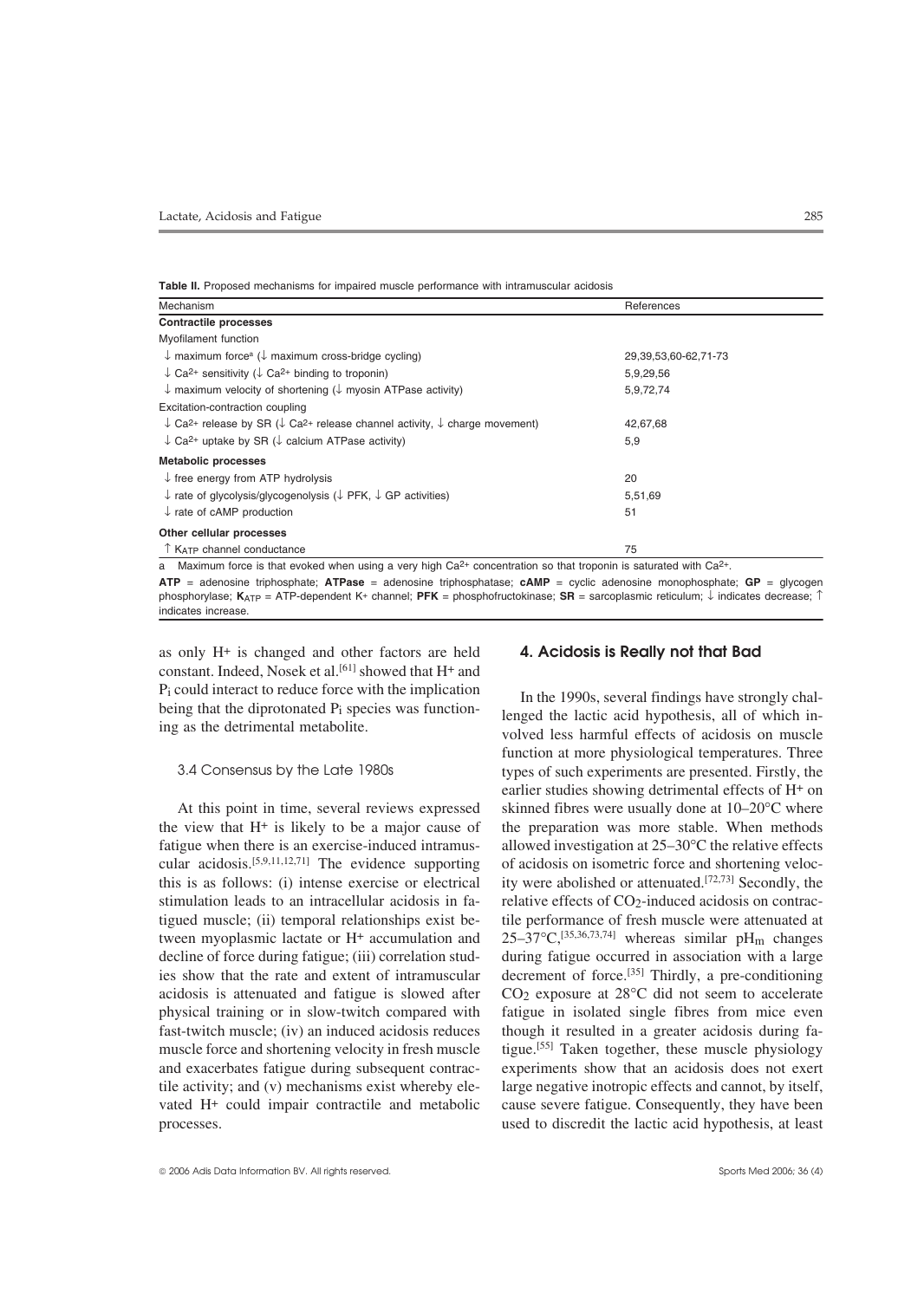less, the smaller negative effects of acidosis on tribute to fatigue. muscle performance (<10% decline) may still be sufficient to limit whole body exercise performance 5.2 Lactic Acid: Potassium Interaction in competition.[77] Besides, an induced acidosis can exacerbate fatigue in intact animals and Scientists usually endeavour to do experiments humans.<sup>[63-65]</sup> in contrast to the isolated single mus- by systematically changing one factor and keeping

helps sustain intramuscular ATP production and performance.<sup>[81,82]</sup> This is clearly revealed in patients with McArdle's disease whom lack glycogen The above dramatic findings have made such an phosphorylase and cannot produce lactate/H<sup>+</sup>, since impact that Allen and Westerblad<sup>[90]</sup> entitled their they fatigue more rapidly than normal subjects recent *Science* publication '*Lactic acid – the latest* whom are indeed faced with an acidosis.<sup>[1,82]</sup> This *performance-enhancing drug*'. This idea certainly clinical situation shows categorically that glycolysis makes one think about this possibility, but one wonhelps to preserve human performance and that ders about whether the extrapolation from the acido-

via direct effects of  $H^+$  on muscle.<sup>[10,76]</sup> Neverthe-<br>processes other than lactate/ $H^+$  accumulation con-

by systematically changing one factor and keeping cle fibre results.<sup>[55]</sup> Hence, it is conceivable that  $H^+$  all other aspects constant, but this is not the situation may interact with some other change in muscle (e.g. during whole-body exercise. Two prominent and with decreased Ca<sup>2+</sup> release from the sarcoplasmic large changes that occur simultaneously during reticulum) or in the body to impair exercise per-<br>high-intensity exercise involve H+ and potassium formance.  $(K^+)$  ions.<sup>[5,7,22,30,31,47,70]</sup> Leitch and Paterson<sup>[30]</sup> and Paterson<sup>[31]</sup> made use of this information and demonstrated that hyperkalaemia (raised extracellu- **5. Lactate and Acidosis Have Performance-Enhancing Effects** lar K<sup>+</sup> concentration) and acidosis have additive detrimental effects on cardiac muscle performance. However, with skeletal muscle, the response to these 5.1 Possible Benefits with Lactate/H+ ionic changes is strikingly different. In 1992, Renaud and Light<sup>[83]</sup> were the first to show that acido-Many observations suggest that lactate/H<sup>+</sup> pro- sis has a protective influence against K<sup>+</sup>-induced duction is likely to have value rather than be hazard-<br>force depression in frog skeletal muscle. However, it ous but the beneficial effects are seldom preached. took Nielsen et al.<sup>[84]</sup> in 2001 to perform similar Well documented effects of acidosis including experiments on mammalian skeletal muscle (but greater release of O2 from haemoglobin for working with lactate exposure) before the news that acidosis muscle fibres (the Bohr Effect), stimulation of venti-<br>protects against K<sup>+</sup>-induced force paralysis gained lation, enhancement of muscle blood flow, and af- prominence (see figure 2). These studies have now ferent feedback to the CNS to increase cardiovascu-<br>been reproduced and extended<sup>[85-88]</sup> with similar lar drive, [27,58,64,78] may all help during exercise. beneficial effects of acidosis seen on depolarisation-Lactate may also be advantageous as Brooks pro- induced impairment of  $Ca<sup>2+</sup>$  release and force in posed with his 'lactate shuttle hypothesis' where mechanically skinned fast-twitch fibres.<sup>[88]</sup> These lactate released by working muscle fibres are taken recent observations have indeed caused a major up and utilised by other cells or muscle fibres as a headache for the lactic acid hypothesis supportmetabolic fuel.<sup>[10,24]</sup> Also, sodium lactate ingestion ers.<sup>[24]</sup> Controversy now exists to explain the mechahas recently been shown to improve performance nism by which acidosis restores contractility in K<sup>+</sup>during intense exercise in humans  $[79]$  and during depressed muscles. Pedersen et al.  $[87]$  demonstrated fatiguing stimulation of perfused hindlimb muscle that acidosis restores excitability in association with in rats.<sup>[80]</sup> Finally, lactate production is associated a reduced chloride (Cl<sup>-</sup>) conductance in muscle with an oxidation-reduction (redox) potential that membranes. However incubation in low Cl<sup>-</sup> solu-<br>helps sustain intramuscular ATP production and tions may restore<sup>[87-89]</sup> or depress force at raised extracellular  $K^{+[4]}$  leaving the mechanism uncertain.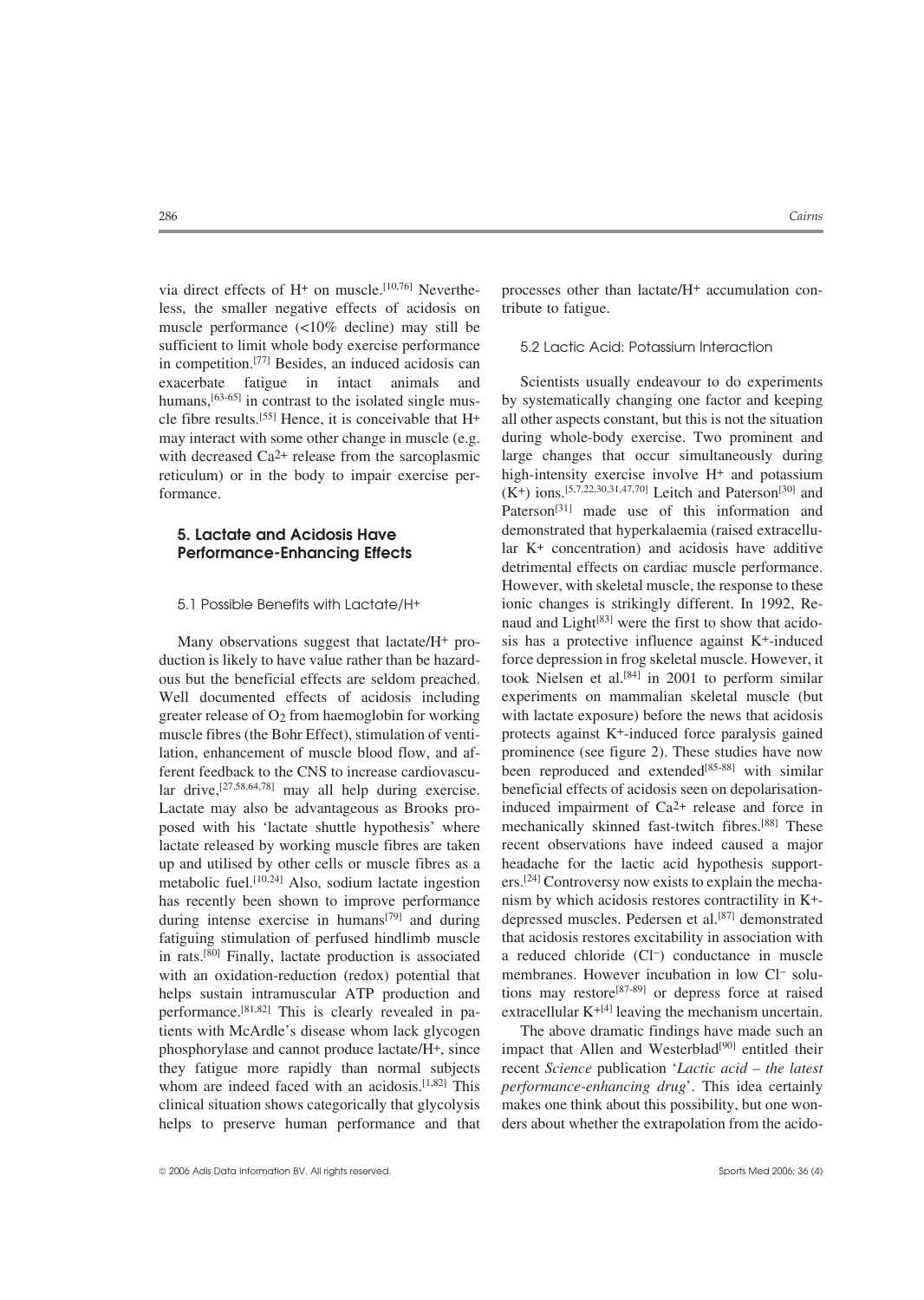

Fig. 2. Protective effect of 20 mmol/L lactic acid on tetanic force in rat soleus muscles exposed to an extracellular [K+] of 11 mmol/L. Tetanic contractions were evoked every 10 min (30Hz, 1.5 sec) at 30°C. Data points are mean values  $\pm$  standard error of the mean (reproduced from Nielsen et al.,<sup>[84]</sup> with permission).

performance is too extreme. Lactate exposure or ing fatigue. acidosis had no effect on fatigue induced with repeated tetanic stimulation of isolated muscle prepa- **6. What About Performance** rations,[55,85] although it slowed fatigue *in situ*; this apparent conundrum may be attributed to the different fatigue models employed.<sup>[8]</sup> An induced It has been postulated that ingestion of  $H^+$  buffacidosis in humans has never been shown to en-<br>hance exercise performance and in contrast the acidosis during exercise and therefore attenuate fahance exercise performance and, in contrast, the acidosis during exercise and therefore attenuate fa-<br>  $\epsilon$  affects are often negative [63-65] Moreover fatiguing tigue.<sup>[11,44,57,64-66,71]</sup> Although the literature on this effects are often negative.<sup>[63-65]</sup> Moreover, fatiguing tigue.<sup>[11,44,57,64-66,71]</sup> Although the literature on this estimulation of isolated muscle shows that a large topic appears contradictory, it seems that bicarbostimulation of isolated muscle shows that a large topic appears contradictory, it seems that bicarbo-<br>introcellular acidosis, and large depolarisation and does enhance exercise performance, but is intracellular acidosis and large depolarisation nate does enhance exercise performance, but is<br>
(which represents effects of K+) occur together in mostly restricted to intense exercise lasting 1–10<br>
the same fibres, and i factor; or (ii) that acidosis indeed protects against extrusion from working muscle fibres<sup>[27,91,92]</sup> to dedeleterious effects of  $K^+$  and something else causes all the fatigue. There is little doubt that  $H^+$  with  $K^+$ all the fatigue. There is little doubt that  $H^+$  with  $K^+$  suggesting that bicarbonate can act on muscle to alone cannot explain much fatigue, and several re-<br>improve contractile performance.<sup>[92]</sup> but a disparity alone cannot explain much fatigue, and several re-<br>
cent studies have looked more closely at the role of exists as this is not always the case  $[93]$  Consistent several other interacting factors.<sup>[3,4,30,31,67,86-89]</sup> The with the latter results is the possibility that a large important message to be extracted from these latest extracellular acidosis may exert negative effects via findings $[84-88]$  is that there is a genuine need for the CNS. Indeed, bicarbonate loading can dampen

sis-K+ interaction on isolated muscle to exercise caution about whether lactate/H+ is detrimental dur-

## [80] **Enhancement with Bicarbonate?**

lay or attenuate the fall in  $pH_m$ .<sup>[91]</sup> There is evidence exists as this is not always the case.<sup>[93]</sup> Consistent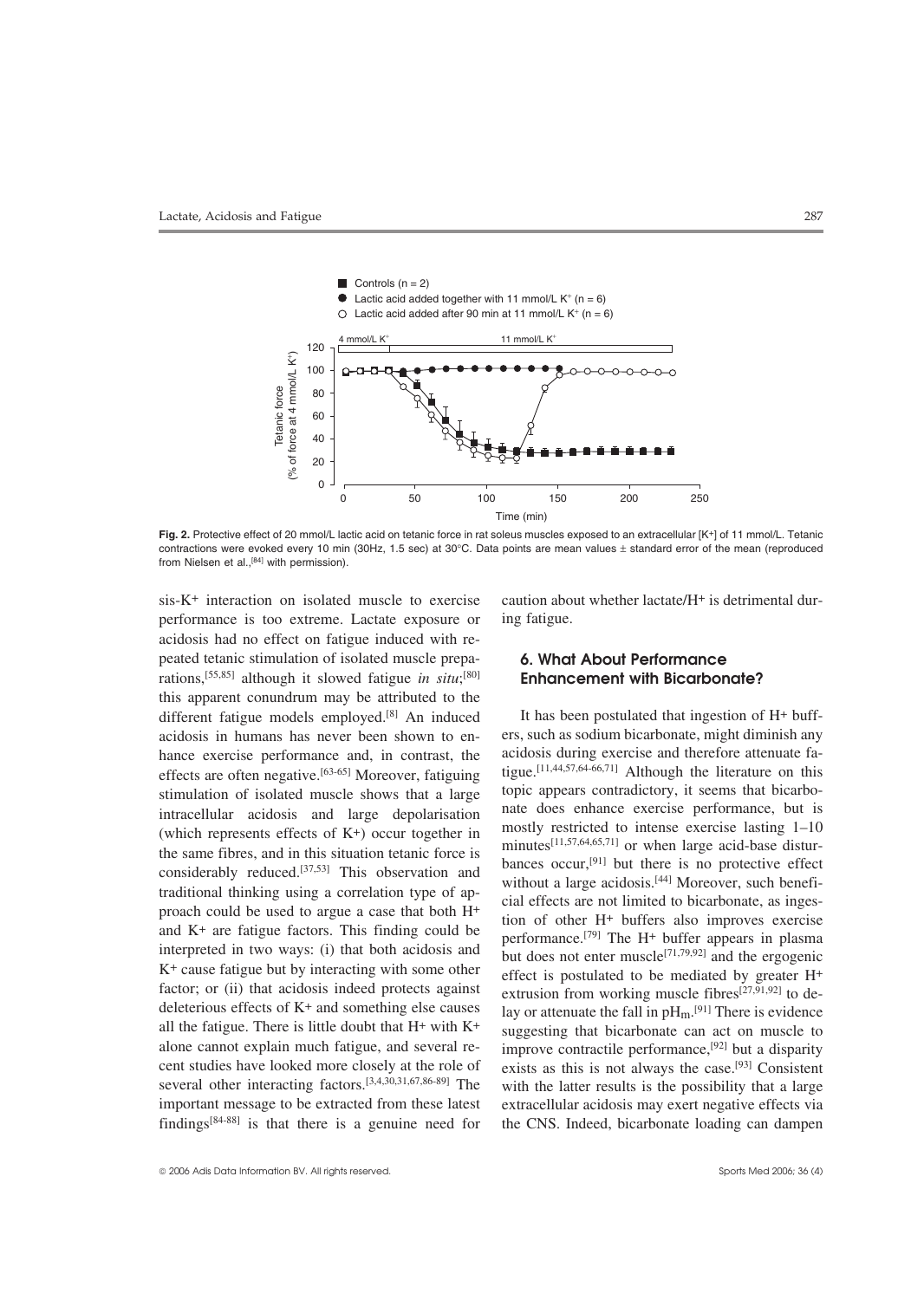the plasma acidosis with exercise[57] and improve **8. Conclusions** performance in association with lower ratings of<br>perceived exertion<sup>[11,57,94</sup>] or by an attenuation of the<br>arterial desaturation of haemoglobin (lowering the<br>pathway is extremely important for muscle function.<br>partial pre whole-body exercise studies.<br>
• Correlation-type studies have implicated lactate/

To develop a greater understanding of the role of anaerobic conditions) that more readily generates lactate/H+ in exercise performance requires much<br>actate/H+ than mammalian muscle.<br>Some effects of increased lactate and ac Some effects of increased lactate and acidosis<br>
fatigue model.<sup>[8]</sup> Studies to address the following<br>
questions could be valuable:<br> **•** Recent work by muscle physiologists, which

- 
- Whether a plasma acidosis or altered muscle may be ergogenic.<br>
afferent feedback due to lactate or acidosis<sup>[78]</sup> Many forms of exercise ished motor drive from the CNS, diminished
- ed from  $K^{+[83-88]}$  to include  $Na^{+, [2,22,57]}$

These studies need to be both mechanistic and events lasting 1–10 minutes. performance based, and keeping in mind possible This latter point seems to provide the strongest

- H+ accumulation as a cause of fatigue that has **7. Future Directions** become embedded in our psyche. Many of these studies were done on amphibian muscle (under
	-
- Whether an induced acidosis or alkalosis influ-<br>ences various mechanical fatigue measures (e.g. muscle contractile function at body temperatures ences various mechanical fatigue measures (e.g. muscle contractile function at body temperatures<br>power output) that are relevant for different types and is protective against hyperkalaemia, have power output) that are relevant for different types and is protective against hyperkalaemia, have<br>of exercise in humans? made us rethink that  $H^+$  is hazardous and that it
- Many forms of exercise have little or no change<br>in lactate or  $pH_m$  (table I). Only a few types of causes an increased perception of effort, dimin-<br>in lactate or  $pH_m$  (table I). Only a few types of<br>ished motor drive from the CNS diminished dynamic exercise involve a severe acidosis, coordination or lessened steadiness in humans?<br>Which is needed to cause a large reduction of<br>force (figure 1). This possibly involves H<sup>+</sup> inter-• Whether negative interactive effects occur be-<br>tween elevated H<sup>+</sup> and other factors that change<br>during intense exercise? This needs to be expand-<br>ed from  $K^{+[83-88]}$  to include  $Na^{+, [2,22,57]}$ 
	- $Cl^{-1,4,22,87-89}$   $Ca^{2+13,5,22,57,67}$  and phosphate me-<br>tabolites,<sup>[1,5,6,33,45,46,50]</sup> to name a few. <br>tabolites,<sup>[1,5,6,33,45,46,50]</sup> to name a few. <br>tabolites,<sup>[1,5,6,33,45,46,50]</sup> to name a few. <br>that induced alkalos

contributing effects from hormonal changes that support for the proposal that lactic acid is a culprit occur simultaneously during exercise, such as with for exercise performance. What is absolutely certain elevated catecholamines.<sup>[30,31,46,86]</sup> is that lactate/H<sup>+</sup> is not the sole cause of fatisule, and is that lactate/ $H^+$  is not the sole cause of fatigue, and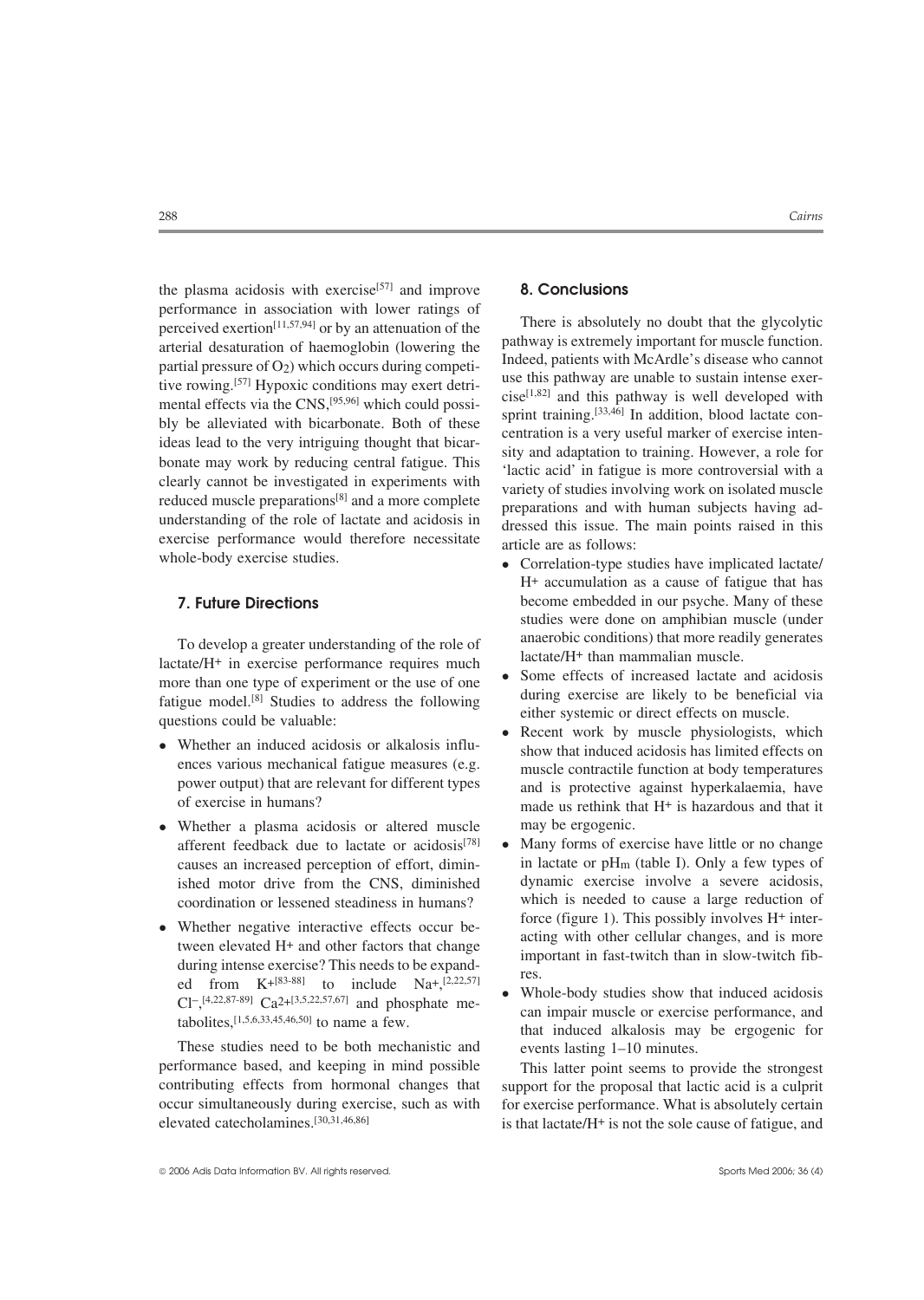player in fatigue. 20. Dawson MJ, Gadian DG, Wilkie DR. Muscular fatigue investi-

The author gratefully thanks Drs Will Hopkins, Graham<br>Lamb, Mike Lindinger and Chris Whatman for helpful dis-<br>Lamb, Mike Lindinger and Chris Whatman for helpful dis-<br>bicarbonate concentration in human muscle during recover cussion and comments on the manuscript. No sources of from exercise. J Appl Physiol 1978; 45: 474-80 funding were used to assist in the preparation of this review. 23. Sahlin K, Harris RC, Nylind B, et al. Lactate content and pH in<br>The author has no conflicts of interest that are directly rele-<br>muscle samples obtained aft The author has no conflicts of interest that are directly rele-<br>
want to the content of this review<br>
Arch 1976: 367: 143-9 vant to the content of this review.

- 1. Cady EB, Jones DA, Lynn J, et al. Changes in force and intracellular metabolites during fatigue of human skeletal musintracellular metabolites during fatigue of human skeletal mus-<br>cle. J Physiol 1989; 418: 311-25<br>glycogenolysis, glycolysis, and pH during electrical stimula-<br>glycogenolysis, glycolysis, and pH during electrical stimula-
- 2. Cairns SP, Buller SJ, Loiselle DS, et al. Changes of action potentials and force at lowered  $[Na<sup>+</sup>]_0$  in mouse skeletal muscle: implications for fatigue. Am J Physiol 2003; 285: Rev 1997; 77: 321-58<br>C1529-36<br> $\frac{28}{2}$  Coime SB Wortenbled
- 
- 
- 
- 
- 
- 5. Fitts RH. Cellular mechanisms of muscle fatigue. Physiol Rev<br>
1994; 74: 49-94<br>
6. Green HJ. Mechanisms of muscle fatigue in intense exercise. J<br>
6. Green HJ. Mechanisms of muscle fatigue in intense exercise. J<br>
5. Carin
- 
- 
- science and sports medicine. Carmel (MI): Cooper Publishing Group, 1991: 183-207
- 12. Sahlin K. Muscle fatigue and lactic acid accumulation. Acta on force and phosphocreatine in mammalia<br>Physiol Pharmacol 1991; 69: 305-10<br>Can J Physiol Pharmacol 1991; 69: 305-10 Physiol Scand Suppl 1986; 556: 83-91
- 
- 14. Hill AV, Kupalov P. Anaerobic and aerobic activity in isolated muscle. Proc R Soc Lond B 1929; 105: 313-22
- 15. Hill AV, Lupton H. Muscular exercise, lactic acid, and the repetitive stimulation of single fibres in the repetitive stimulation of single fibres in the repetitive stimulation of single superpetitive stimulation of oxy supply and utilization of oxygen. Q J Med 1923; 16: 135-71
- 
- 17. Robergs RA, Ghiasvand F, Parker D. Biochemistry of exercise-<br>induced acidosis. Am J Physiol 2004; 287: R502-16 40. Dutka T
- 18. Robergs RA, Ghiasvand F, Parker D. Lingering construct of duced Ca<sup>2+</sup> release in mechanically skinned sactic acidosis. Am J Physiol 2005; 289: R904-10 fibers. Am J Physiol 2000; 278: C517-25 lactic acidosis. Am J Physiol 2005; 289: R904-10
- even with a severe exercise-induced acidosis we can<br>
<sup>19.</sup> Lindinger MI, Kowalchuk JM, Heigenhauser GJF. Applying<br>
not yet be dogmatic that 'lactic acid' is a major<br>
Am J Physiol 2005; 289: R891-4
	- gated by phosphorus nuclear magnetic resonance. Nature
	- **Acknowledgements**<br>
	21. Hermansen L, Osnes JB. Blood and muscle pH after maximal<br>
	<sup>21</sup>. Hermansen L, Osnes JB. Blood and muscle pH after maximal<br>
	<sup>21</sup>. Hermansen L, Osnes JB. Blood and muscle pH after maximal
		-
		-
		- 24. Brooks GA. Lactate doesn't necessarily cause fatigue: why are we surprised? J Physiol 2001; 536: 1
	- **References** 25. Lydiard A, Gilmour G. Running with Lydiard. Auckland: Hod-Cady EB, Jones DA, Lynn J, et al. Changes in force and der & Stroughton, 1983
		- glycogenolysis, glycolysis, and pH during electrical stimula-<br>tion in men. J Appl Physiol 1987; 62: 616-21
		- 27. Juel C. Lactate-proton cotransport in skeletal muscle. Physiol
	- C1529-36 28. Cairns SP, Westerblad H, Allen DG. Changes in myoplasmic 3. Cairns SP, Hing WA, Slack JR, et al. Role of extracellular pH and calcium concentration during exposure to lactate in [Ca<sup>2+</sup>] in fatigue of isolate
	- [Ca<sup>2+</sup>] in fatigue of isolated mammalian skeletal muscle. J isolated rat ventricular myocytes. J Physiol 1993; 464: 561-74 Appl Physiol 1998; 84: 1395-406 29. Donaldson SKB, Hermansen L. Differential, direct effects of H tracellular chloride in fatigue of isolated mammalian skeletal<br>muscle. Am J Physiol 2004; 287: C762-70<br>5. Fitts RH. Cellular mechanisms of muscle fatigue. Physiol Rev<br>5. Fitts RH. Cellular mechanisms of muscle fatigue. Phy
		-
		-
		-
		-
		-
- 10. Gladden LB. Lactate metabolism: a new paradigm for the third<br>
millennium. J Physiol 2004; 558: 5-30<br>
11. Heigenhauser GJF, Jones NL. Bicarbonate loading. In: Lamb<br>
DR, Williams MH, editors. Vol. 4. Perspectives in exer
	- 36. Meyer RA, Adams GR, Fisher MJ, et al. Effect of decreased pH on force and phosphocreatine in mammalian skeletal muscle.
- 13. Fletcher WM, Hopkins G. Lactic acid in amphibian muscle. J 37. Renaud JM. The effect of lactate on intracellular pH and force Physiol 1907; 35: 247-309<br>
Physiol 1907; 35: 247-309<br>
Fill AV. Kunalov P. Anaerobic and aerobic activity in isolated<br>
pipiens. J Physiol 1989; 416: 31-47
	- 38. Westerblad H, Allen DG. Changes of intracellular pH due to repetitive stimulation of single fibres from mouse skeletal
- 16. Bassett DR. Scientific contributions of A.V. Hill: exercise phys- 39. Chase PB, Kushmerick MJ. Effects of pH on contraction of iology pioneer. J Appl Physiol 2002; 93: 1567-82 rabbit fast and slow skeletal muscle fibers. Biophys J 1988; 53:
	- 40. Dutka TL, Lamb GD. Effect of lactate on depolarization-in-<br>duced  $Ca^{2+}$  release in mechanically skinned skeletal muscle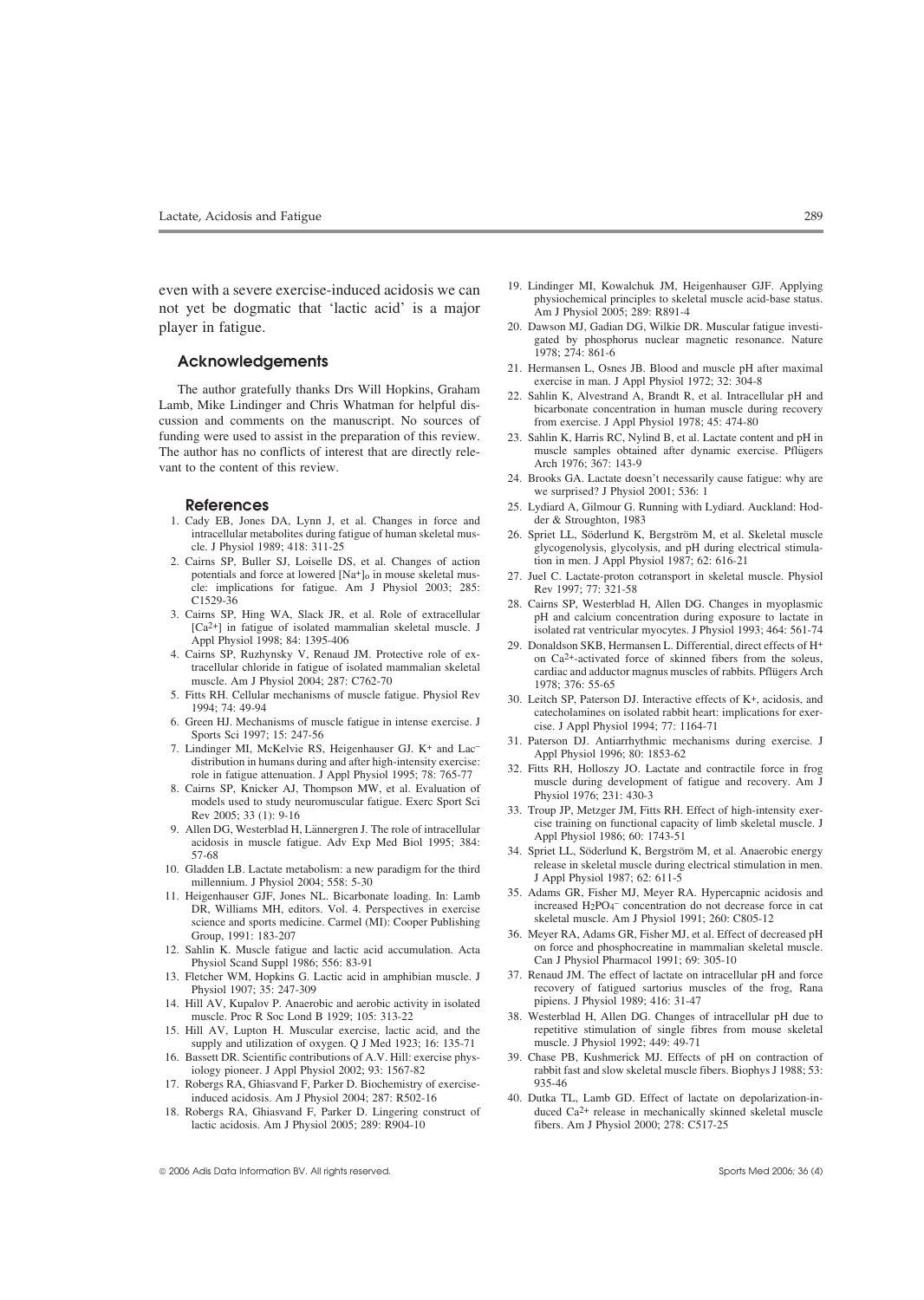- concentration on E-C coupling in mammalian skeletal muscle. J Appl Physiol 2000; 89: 517-28 fibres of the rat. J Physiol 1994; 478: 331-9
- 42. Favero TG, Zable AC, Bowman MB, et al. Metabolic end 63. Hultman E, Del Canale S, Sjöholm H. Effect of induced meta-<br>
products inhibit sarcoplasmic reticulum Ca<sup>2+</sup> release and bolic acidosis on intracellular pH, buffe
- after prolonged exercise. J Appl Physiol 1997; 83: 511-21<br>44. Stephens TJ, McKenna MJ, Canny BJ, et al. Effect of sodium
- bicarbonate on muscle metabolism during intense endurance glycolysis during exercise. Clin Sci 1981; 61: 331-8 cycling. Med Sci Sports Exerc 2002; 34: 614-21 66. McCartney N, Heigenhauser GJF, Jones NL. Effects of pH on
- and muscle metabolism during and following recovery from 10 exercise. J Appl Physiol 1983; 55: 225-9 and 20 s of maximal sprint exercise in humans. Acta Physiol 67. Balog EM, Fitts RH. Effects of depolarizat and 20 s of maximal sprint exercise in humans. Acta Physiol 67. Balog EM, Fitts RH. Effects of depolarization and low intracel-<br>Scand 1998; 163: 261-72<br>lular pH on charge movement currents of frog skeletal muscle
- 46. Nevill ME, Boobis LH, Brooks S, et al. Effect of training on muscle metabolism during treadmill sprinting. J Appl Physiol 68. Rousseau E, Pinkos E. pH modulates conducting and gating
- 47. Nielsen JJ, Mohr M, Klarskov C, et al. Effects of high-intensity 1990; 415: 645-7 intermittent training on potassium kinetics and performance in 69. Trivedi B, Danfort
- Appl Physiol 1990; 68: 644-9 J Physiol 1996; 495: 587-96
- 49. Mannion AF, Jakeman PM, Willan PLT. Skeletal muscle buffer 71. Linderman J, Fahey TD. Sodium bicarbonate ingestion and value, fibre type distribution and high intensity exercise per-<br>formance: an update. Sports Med 1991; 11: 71-7<br>72. Pate E, Bhimani M, Franks-Skiba K, et al. Reduced effect of pH
- from fatigue in human muscle detected by high time resolution tures: implications for fatigue. J Physiol 1995; 486: 689-94
- 51. Chasiotis D, Hultman E, Sahlin K. Acidotic depression of cyclic on force development depends on temperature in intact skells AMP accumulation and phosphorylase b to a transformation in muscle from mouse. Am J Physiol 1 AMP accumulation and phosphorylase b to a transformation in skeletal muscle of man. J Physiol 1982; 335: 197-204
- 
- 53. Mainwood GW, Renaud JM. The effect of acid-base balance on fatigue of skeletal muscle. Can J Physiol Pharmacol 1985; 63: fatigue of skeletal muscle. Can J Physiol Pharmacol 1985; 63: 75. Davies NW. Modulation of ATP-sensitive K+ channels in skele-
- 54. Westerblad H, Lännergren J. The relation between force and 76. Westerblad H, Allen DG, Lännergren J. Muscle fatigue: lactic Acta Physiol Scand 1988; 133: 83-9 2002; 17: 17-21
- 55. Bruton JD, Lännergren J, Westerblad H. Effects of CO2-induced 77. Sprague P, Mann RV. The effects of muscular fatigue on the acidification on the fatigue resistance of single mouse muscle<br>
fibers at 28°C. J Appl Physiol 1998; 85: 478-83 78. Darques JL, Decherchi P, Jammes Y. Mechanisms of fatigue-
- muscle fibres. J Physiol 1998: 512: 831-40 257: 109-12
- 57. Nielsen HB, Bredmose PP, Strømstad M, et al. Bicarbonate 79. Van Montfoort MCE, Van Dieren L, Hopkins WG, et al. Effects
- 58. Street D, Bangsbo J, Juel C. Interstitial pH in human skeletal 80. Karelis AD, Marcil M, Péronnet F, et al. Effect of lactate muscle during and after dynamic graded exercise. J Physiol infusion on M-wave characteristic
- 59. Spriet LL, Matsos CG, Peters SJ, et al. Effects of acidosis on rat Physiol 2004; 96: 2133-8 metabolism and performance during heavy exercise. Am J 81. Sahlin K, Katz A, Henriksson J. Redox state and lactate ac-
- 60. Cooke R, Franks K, Luciani GB, et al. The inhibition of rabbit skeletal muscle contraction by hydrogen ions and phosphate. J 82. Lewis SF, Haller RG. The pathophysiology of McArdle's dis-
- 61. Nosek TM, Fender KY, Godt RE. It is diprotonated inorganic 1986; 61: 391-401<br>phosphate that depresses force in skinned skeletal muscle 83. Renaud JM, Light P. Effects of K<sup>+</sup> on the twitch and tetanic phosphate that depresses force in skinned skeletal muscle fibers. Science 1987; 236: 191-3
- 41. Posterino GS, Fryer MW. Effects of high myoplasmic L-lactate 62. Lamb GD, Stephenson DG. Effects of intracellular pH and concentration on E-C coupling in mammalian skeletal muscle.  $[Me^{2+1}$  on excitation-contraction
	- bolic acidosis on intracellular pH, buffer capacity and contrac-[3H]ryanodine binding. J Appl Physiol 1995; 78: 1665-72 tion force of human skeletal muscle. Clin Sci 1985; 69: 505-10
- 43. Booth J, McKenna MJ, Ruell PA, et al. Impaired calcium pump 64. Kowalchuk JM, Heigenhauser GJF, Jones NL. Effect of pH on function does not slow relaxation in human skeletal muscle metabolic and cardiorespiratory responses during progressive after prolonged exercise. J Appl Physiol 1984; 57: 1558-63
	- 65. Sutton JR, Jones NL, Toews CJ. Effect of pH on muscle
- 45. Bogdanis GC, Nevill ME, Lakomy HKA, et al. Power output maximal power output and fatigue during short-term dynamic
	- lular pH on charge movement currents of frog skeletal muscle<br>fibers. J Appl Physiol 2001; 90: 228-34
	- 1989; 67: 2376-82 behaviour of single calcium release channels. Pflugers Arch ¨
- intermittent training on potassium kinetics and performance in 69. Trivedi B, Danforth WH. Effect of pH on the kinetics of frog human skeletal muscle J Physiol 2003; 554 (Pt 3): 857-70 muscle phosphofructokinase. J Biol Ch human skeletal muscle. J Physiol 2003; 554 (Pt 3): 857-70 muscle phosphofructokinase. J Biol Chem 1966; 241: 4110-4<br>48. Achten E, Van Cauteren M, Willem R, et al. <sup>31</sup>P-NMR spectros- 70. Bangsbo J, Madsen K, Kiens B, et al
	- Achten E, Van Cauteren M, Willem R, et al. <sup>31</sup>P-NMR spectros-<br>  $\frac{70}{100}$ . Bangsbo J, Madsen K, Kiens B, et al. Effect of muscle acidity on<br>
	muscle metabolism and fatigue during intense exercise in man. muscle metabolism and fatigue during intense exercise in man.
		-
- 72. Pate E, Bhimani M, Franks-Skiba K, et al. Reduced effect of pH 50. DeGroot M, Massie BM, Boska M, et al. Dissociation of  $[H^+]$  on skinned rabbit psoas muscle mechanics at high tempera-<br>from fatigue in human muscle detected by high time resolution tures: implications for fatigue. J Phy
	- 73. Wiseman RW, Beck TW, Chase PB. Effect of intracellular pH on force development depends on temperature in intact skeletal
- 74. Westerblad H, Bruton JD, Lännergren J. The effect of intracellu-52. Costill DL, Barnett A, Sharp R, et al. Leg muscle pH following lar pH on contractile function of intact, single fibres of mouse sprint running. Med Sci Sports Exerc 1983; 15: 325-9 muscle declines with increasing temperature. J Physiol 1997;<br>Mainwood GW Renaud IM The effect of acid-base balance on 500: 193-204
	- tal muscle by intracellular protons. Nature 1990; 343: 375-7
	- intracellular pH in fatigued, single Xenopus muscle fibres. acid or inorganic phosphate the major cause? News Physiol Sci
		-
- 78. Darques JL, Decherchi P, Jammes Y. Mechanisms of fatigue-56. Chin ER, Allen DG. The contribution of pH-dependent mecha- induced activation of group IV afferents: the roles played by nisms to fatigue at different intensities in mammalian single lactic acid and inflammatory mediators. Neurosci Lett 1998;
	- attenuates arterial desaturation during maximal exercise in of ingestion of bicarbonate, citrate, lactate, and chloride on humans. J Appl Physiol 2002; 93: 724-31 sprint running. Med Sci Sports Exerc 2004; 36: 1239-43 sprint running. Med Sci Sports Exerc 2004; 36: 1239-43
	- infusion on M-wave characteristics and force in the rat 2001; 537: 993-8 plantaris muscle during repeated stimulation in situ. J Appl
	- Physiol 1985; 248: C337-47<br>
	Cooke R, Franks K, Luciani GB, et al. The inhibition of rabbit Biochem J 1987; 245: 551-6
	- Physiol 1988; 395: 77-97 ease: clues to regulation in exercise and fatigue. J Appl Physiol
		- contraction in the sartorius muscle of the frog, Rana pipiens: